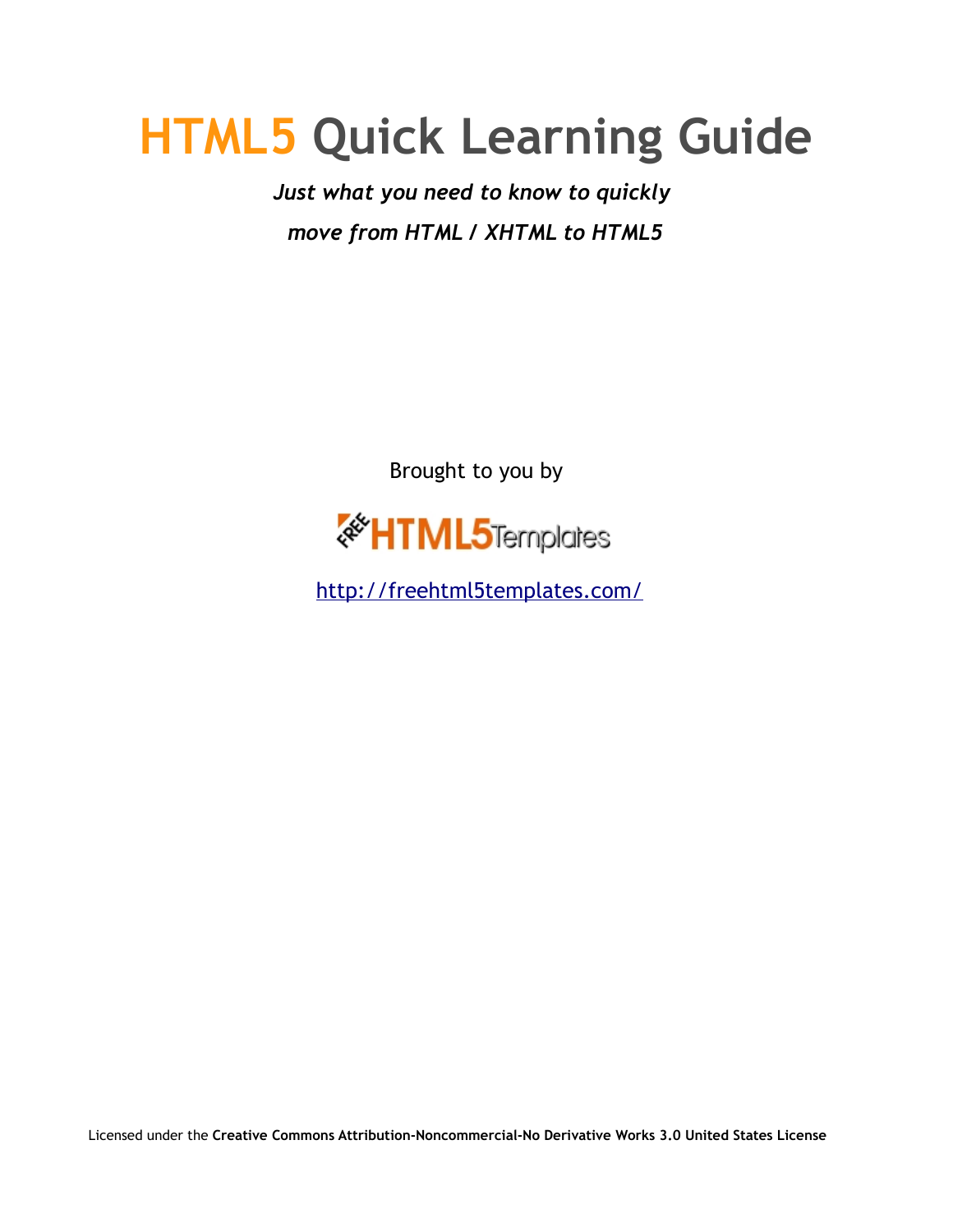HTML5 syntax is compatible with both HTML4 and XHTML1. Want to close empty elements with a slash? Go for it. Rather not? Then don't. Want to use lower case? Upper case? Take your pick. In other words, you really don't have to change the way you handle these things, so don't worry, ok?

**HTML5 doctype is much simpler:** 

```
New way:
<!doctype html>
```

```
Old ways: 
    <!DOCTYPE HTML PUBLIC "-//W3C//DTD HTML 4.01//EN"
"http://www.w3.org/TR/html4/strict.dtd"> 
    or 
     <!DOCTYPE html PUBLIC "-//W3C//DTD XHTML 1.0 Strict//EN"
"http://www.w3.org/TR/xhtml1/DTD/xhtml1-strict.dtd">
```
## **Meta charset tag is much simpler:**

**New way:** <meta charset="UTF-8">

```
Old way:
     <meta http-equiv="Content-Type" content="text/html; charset=UTF-
8" />
```
Divs are now used for styling rather than structure; HTML5 includes several new structural elements that help define parts of the document. Let's take a look at the main new structural elements that you'll probably use right away.

(*Note that included in the head is an HTML5 shiv that allows us to style elements in IE, and a basic CSS style is also included so we can help browsers that aren't caught up yet to render the new block-level elements as block-level elements. For now, it's easiest just to automatically include them. Understanding why can come later.*)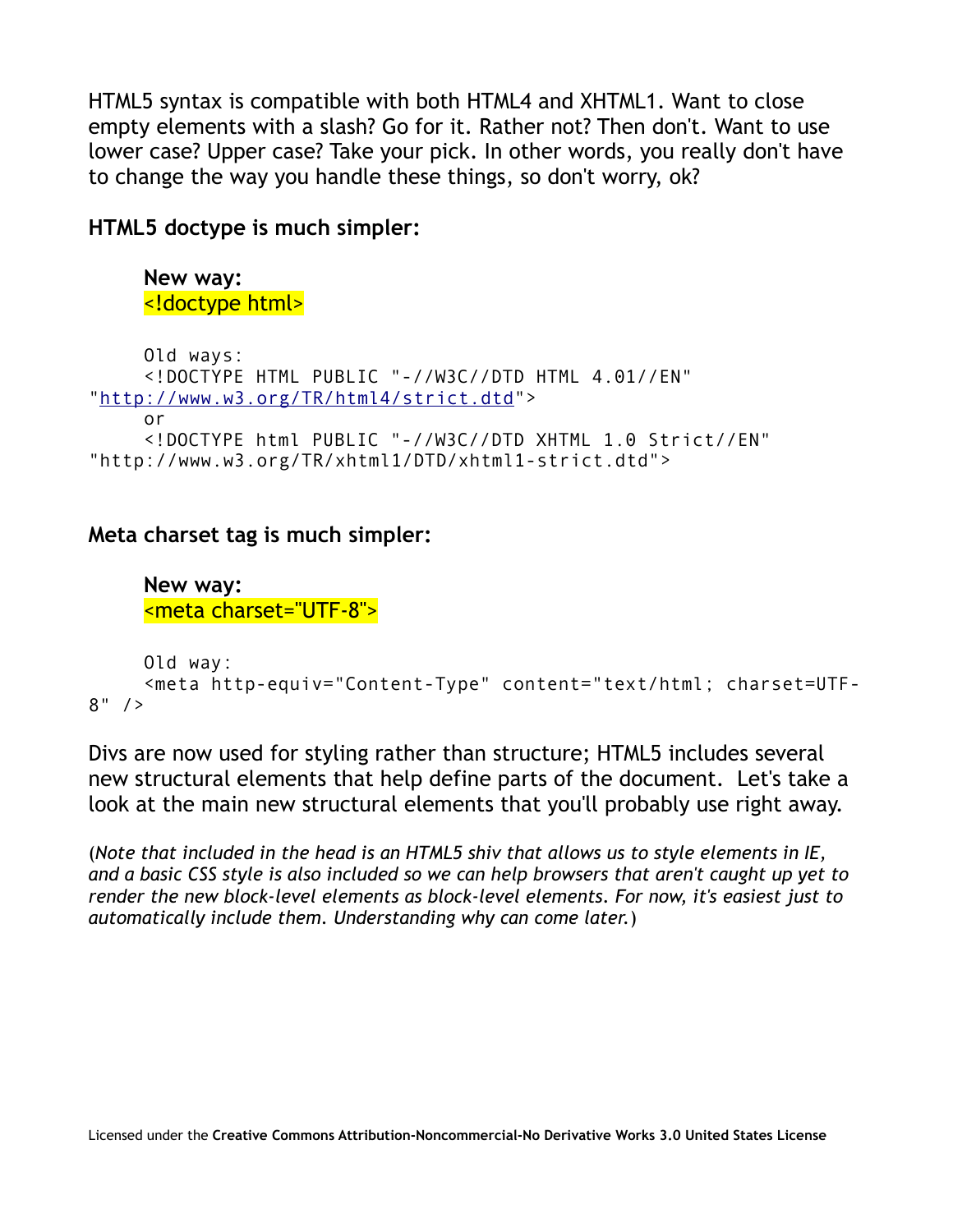## *Main Structural Elements You'll Use Most Often in HTML5*

<header>

 $<sub>nav</sub>$ </sub>

<section>

<article>

<aside>

<footer>

Although these sound like "positions" in a document, and very often will be used in that way, they really are about grouping and not positioning. You might have 3 <sections> in a page, with each <section> having its own <header> and <footer> for instance. (Note that these elements – like classes – can be used more than once on a page).

*But to keep things simple, for this document's purpose, let's just think of a very basic document that contains a top header, a menu for navigation, a content section that contains a couple of articles, a sidebar, and a footer.*

In HTML4 or XHTML, you probably would have used divs, classes and ids to group each of those areas. You can and should still use divs, classes and ids for styling reasons, but they may no longer be as necessary as before for structural purposes. Some documents may be able to get by without them completely, while most will probably still need them for styling. But again, for the purposes of learning the quick facts to create a simple HTML5 document, let's keep this really basic.

Here's a simple way to code a very basic document that contains a top header, a menu for navigation, a content section that contains a couple of articles, a sidebar, and a footer in HTML5.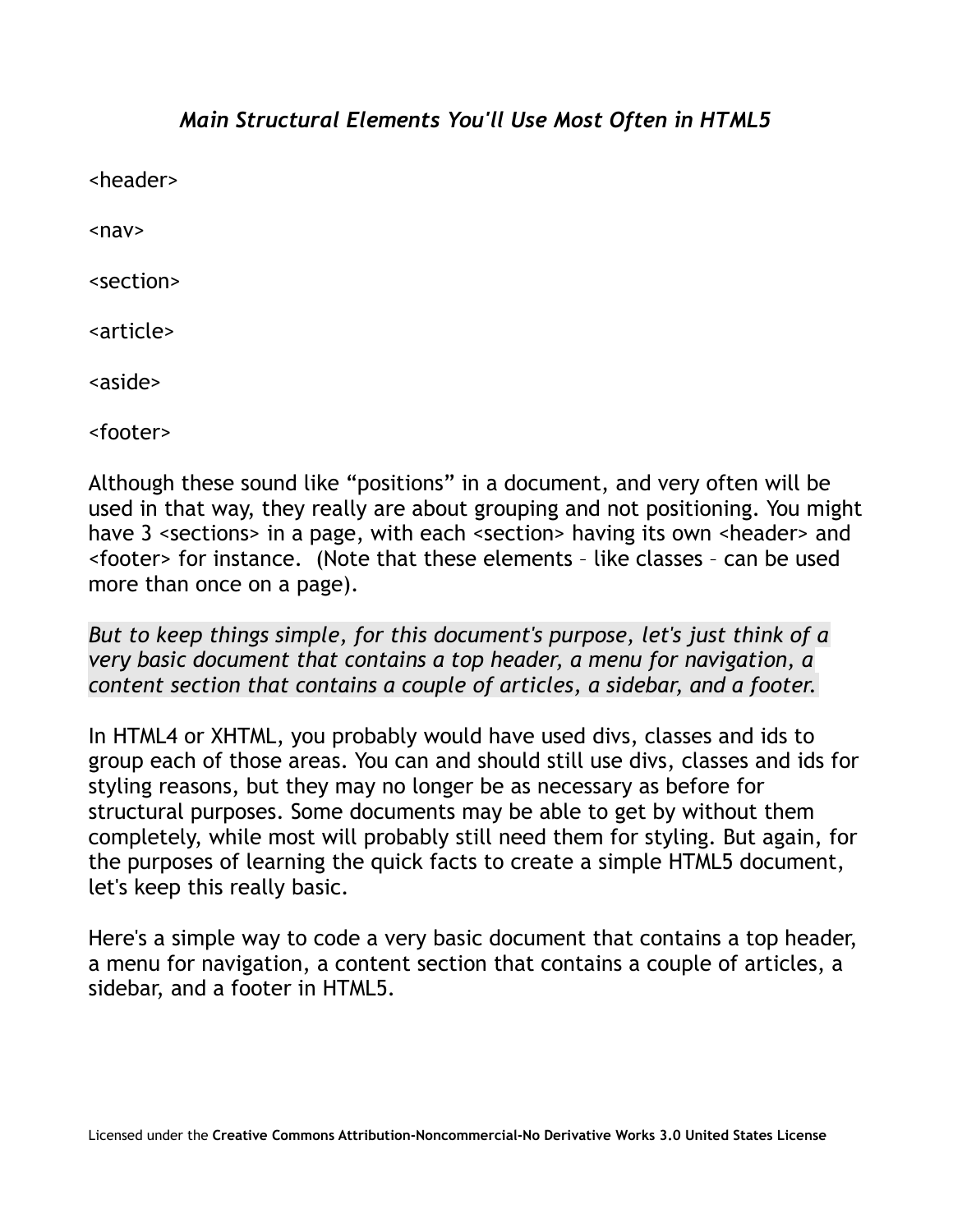<!doctype html> <html> <head> <meta charset="utf-8"> <title>Very Basic Document</title> <!--[if IE]><script src="http://html5shiv.googlecode.com/svn/trunk/html5.js"></script><![endif]--> <style>header, footer, section, aside, nav, article {display: block;}</style> </head> <body>  $<sub>nav</sub>$ </sub> <ul> <li><a href="#">Home</a></li> <li><a href="#">About</a></li> <li><a href="#">Products</a></li> <li><a href="#">Contact Us</a></li>  $\langle$ /ul> </nav> <header> <h1><a href="#">Very Basic Document</a></h1> <h2>A tag line might go here</h2> </header> <section> <article> <h3><a href="#">First Article Title</a></h3> <img src="images/flower.jpg" alt="flower"> <p>Lorem ipsum dolor sit amet, consectetur adipiscing elit. Integer nec odio. </p> </article> <article> <h3><a href="#">Second Article Title</a></h3> <img src="images/tree.jpg" alt="tree"> <p>Praesent libero. Sed cursus ante dapibus diam.</p> </article> </section> <aside> <h4>Connect With Us</h4>  $\langle$ ul> <li><a href="#">Twitter</a></li> <li><a href="#">Facebook</a></li>  $\langle$ /ul> </aside> <footer> <p>All rights reserved.</p> </footer> </body> </html>

Licensed under the **Creative Commons Attribution-Noncommercial-No Derivative Works 3.0 United States License**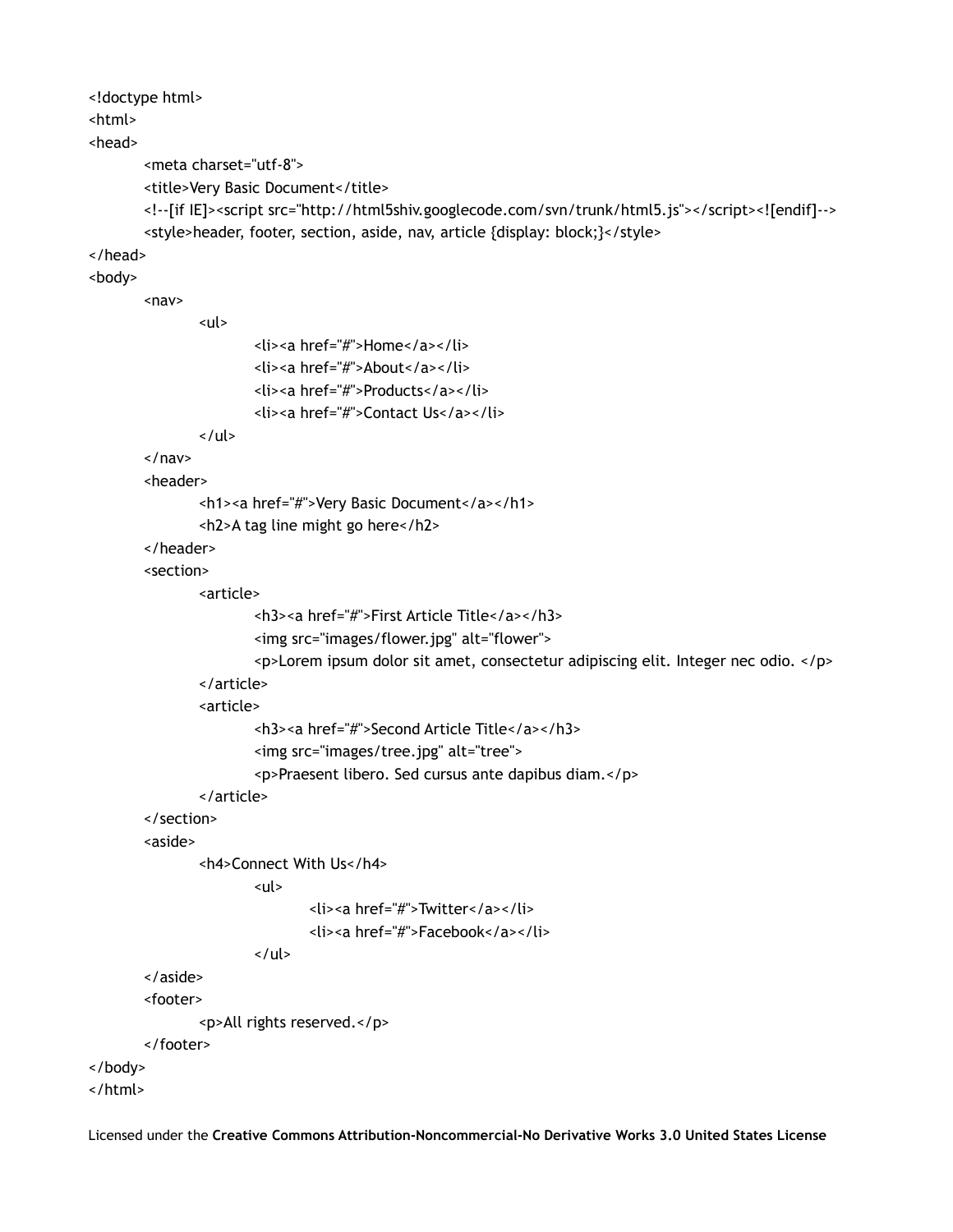As you can see, the structure is fairly simple, and you can style these new structural elements in the CSS. However, because you may have some of these structural elements within different groupings on a page (such as several sections having different headers and footers), you may want to style each differently. In that case, you can still assign ids and classes just as you would in HTML4 or XHTML.

The point of the structural elements is to designate structure after all; presentation is dealt with in the CSS in whatever manner works best for you, using ids and classes.

So what are the actual definitions of these new structural elements?

<**header**> represents a group of introductory or navigational aids. (*Things you'd usually wrap in a H1, H2, Hx, etc*)

<**nav**> represents a section of the document intended for navigation. (*Like a menu*)

<**section**> represents a generic document or application section. It can be used together with the h1, h2, h3, h4, h5, and h6 elements to indicate the document structure. (*Just a logical grouping such as a content section*)

<**article**> represents an independent piece of content of a document, such as a blog entry or newspaper article. (*Independent is the key word here. If the piece of content could make sense plucked out of this document and placed somewhere else, it's probably an article*)

<**aside**> represents a piece of content that is only slightly related to the rest of the page. (*Usually a sidebar, but could be another type of content that isn't directly related to the main content*)

<**footer**> represents a footer for a section and can contain information about the author, copyright information, et cetera. (*You know, like... a footer*)

Of course, HTML5 comes with other interesting elements such as the video and audio elements, plus new and changed elements and attributes, but all of those belong in a separate cheat sheet. This one is to get you up and running fast, so there you have it. Just the basics that will let you quickly move from HTML4 or XHTML to HTML5 right now!